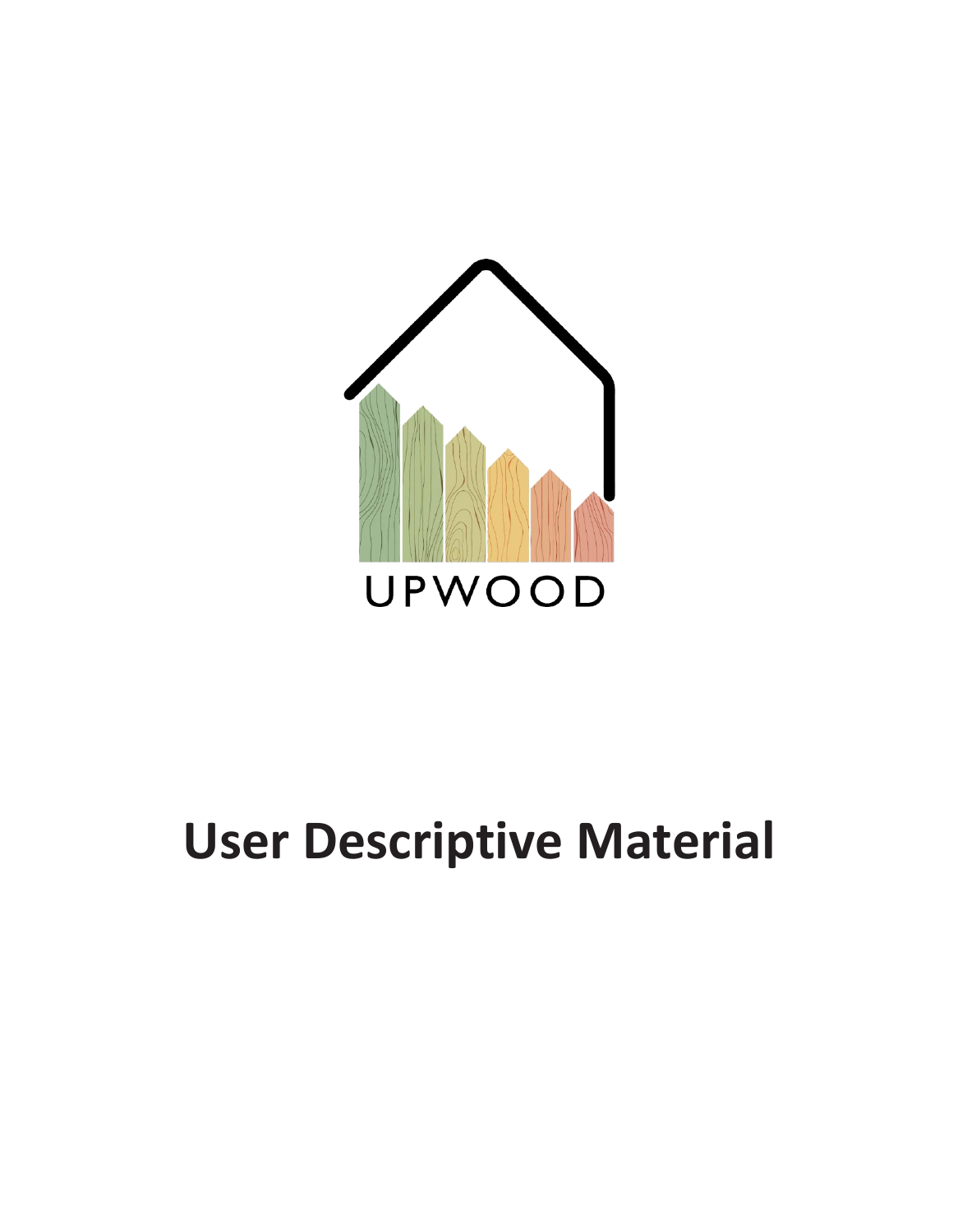



Thank you on behalf of all UPWOOD Project Partners for accessing the UPWOOD Game! We hope you will enjoy your experience and learning from it.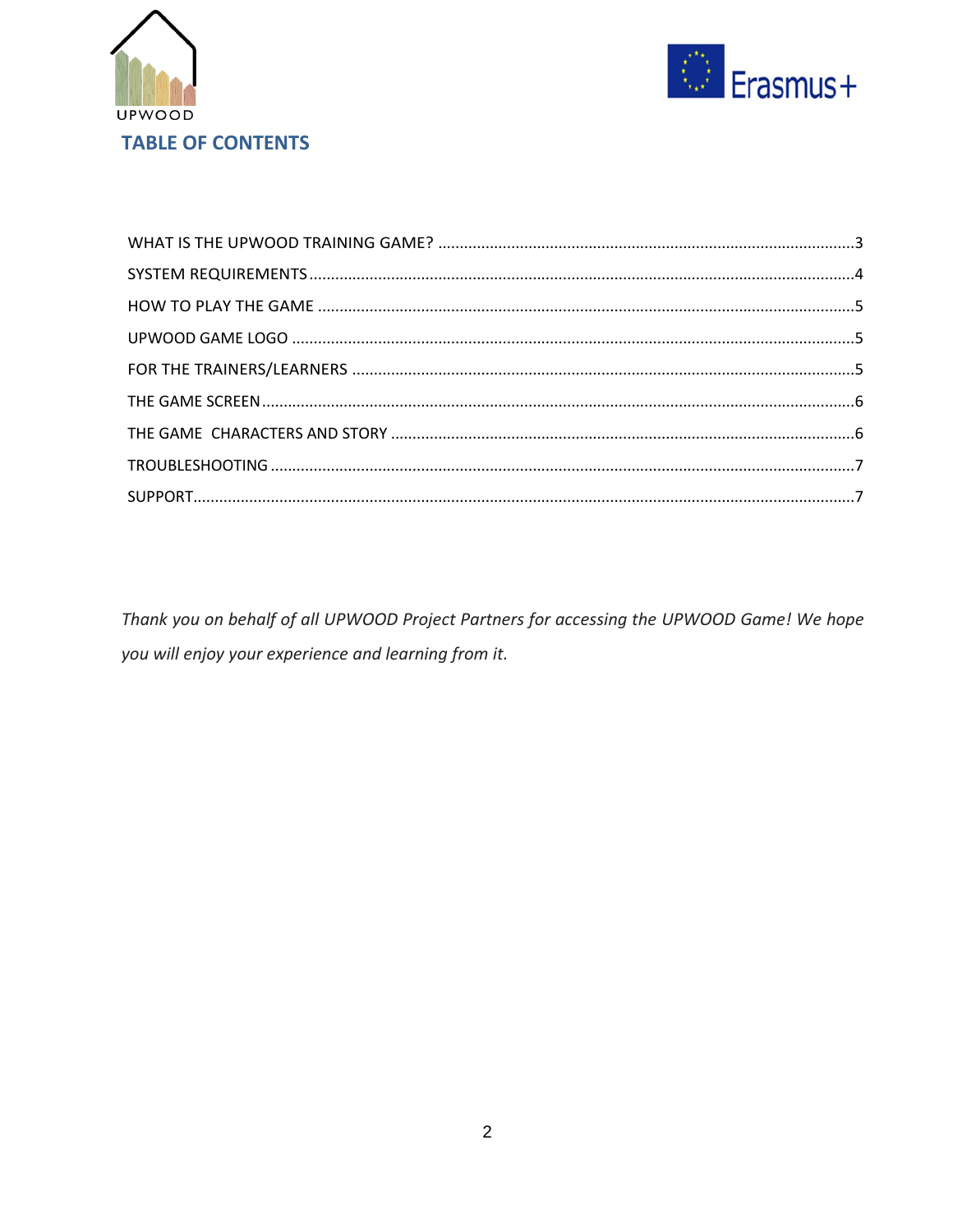



### <span id="page-2-0"></span>**WHAT IS THE UPWOOD TRAINING GAME?**

The UPWOOD Training Game is an educational game developed by EXELIA in the framework of Intellectual Output 3, Task 3, of the Erasmus + Project Up-skilling construction workers in wood construction methods for energy efficient buildings (UPWOOD). UPWOOD's core objective is to address current and emerging occupational skills needs for energy efficient and innovative woodworking construction practices.

To this end, UPWOOD aims at supporting individuals (construction workers and apprentices) in acquiring and developing key competences related to wood construction methods through work-based learning VET, that will enable them to acquire new skills and become familiar with innovative woodworking construction methods and applications.

Construction workers, construction sector company employees, apprentices and as well construction sector employers will play the UPWOOD online game. The game is based on multiple branching scenarios. The player will become the story protagonist who will be asked to use their knowledge on wood properties, as well as construction methods and applications in order to decide the most appropriate way forward in each case. The game starts from the same entry point of each story. However, while this entry point is common, the choices of each player may lead to different outcomes. Decision making on behalf of the player will have an impact on the entire playing experience by determining the progress (different branches within the same scenario), dialogues and consequences within the gaming environment, thus fostering a) the sense of participation and involvement, b) the feeling of attachment to the game due to personal responsibility, and c) the degree of control on the part of the player.

Moreover, branching scenarios will significantly increase the replay value of the UPWOOD game by offering learners the possibility to go through the entire experience in a different way, applying newly acquired knowledge towards achieving better results. Also, the multiplicity of options, combined with a flexible learning procedure allow for an evaluation process of learners' performance that is more accurate and fair.

Computer game development is much more than just this – so find out! We wish you a lot of fun!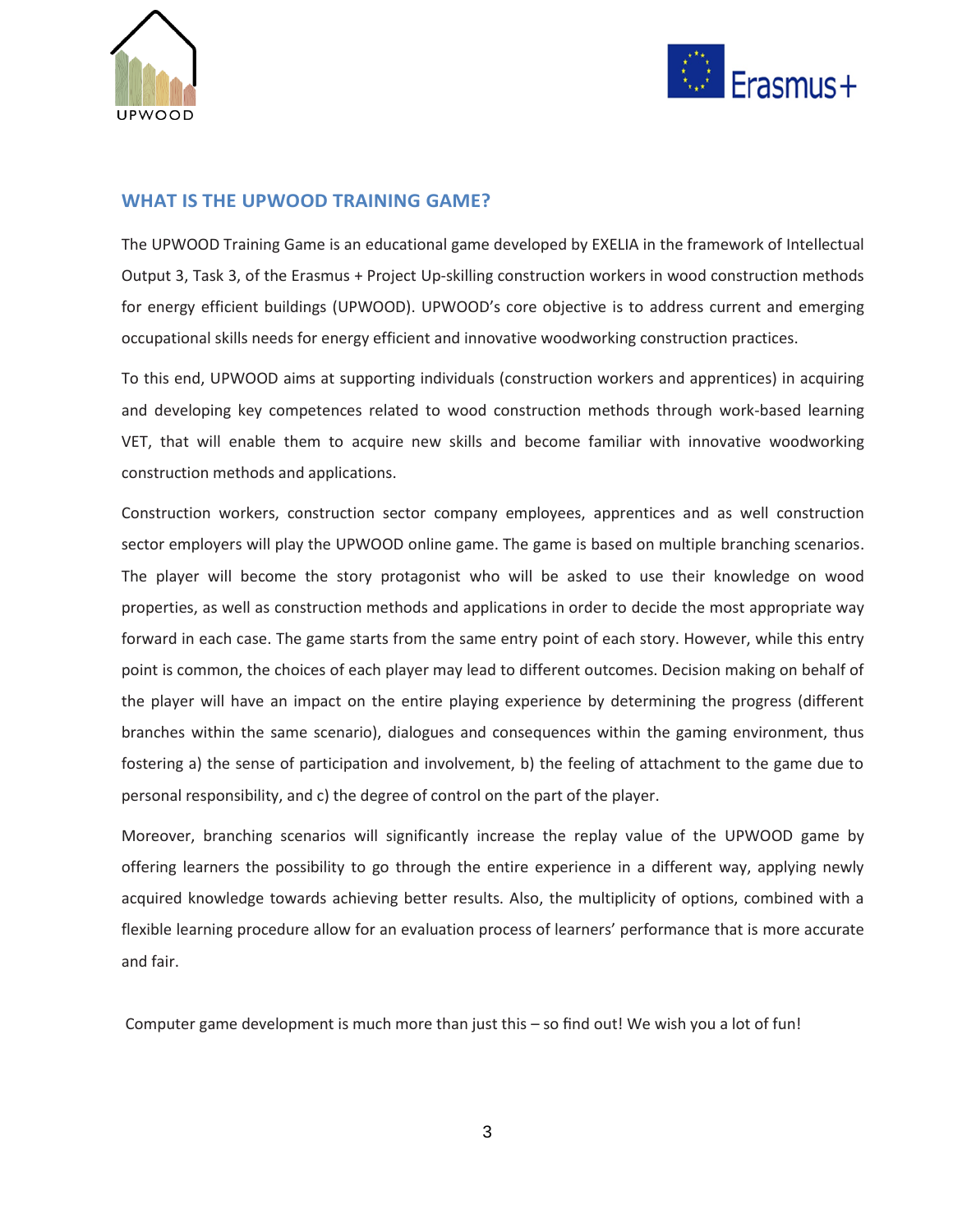



# <span id="page-3-0"></span>**SYSTEM REQUIREMENTS**

## **Minimum System Requirements**

 **CPU:** Info  **CPU** SPEED: 2.0 GHz  **RAM:** 2 GB  **OS:** Windows 7 32-bit SP1  **VIDEO CARD:** DX10 compatible or better  **PIXEL SHADER:** 4.0  **VERTEX SHADER:** 4.0  **SOUND CARD:** Yes  **FREE DISK SPACE:** 350 MB

## **Minimum Recommended Requirements**

 **CPU:** Info  **CPU SPEED:** 2.0 GHz multi-core  **RAM:** 8 GB  **OS:** Windows 7 64-bit SP1  **VIDEO CARD:** 1 GB VRAM DX10 compatible  **PIXEL SHADER:** 4.0  **VERTEX SHADER:** 4.0  **SOUND CARD:** Yes  **FREE DISK SPACE:** 350 MB  **DEDICATED VIDEO RAM:** 1 GB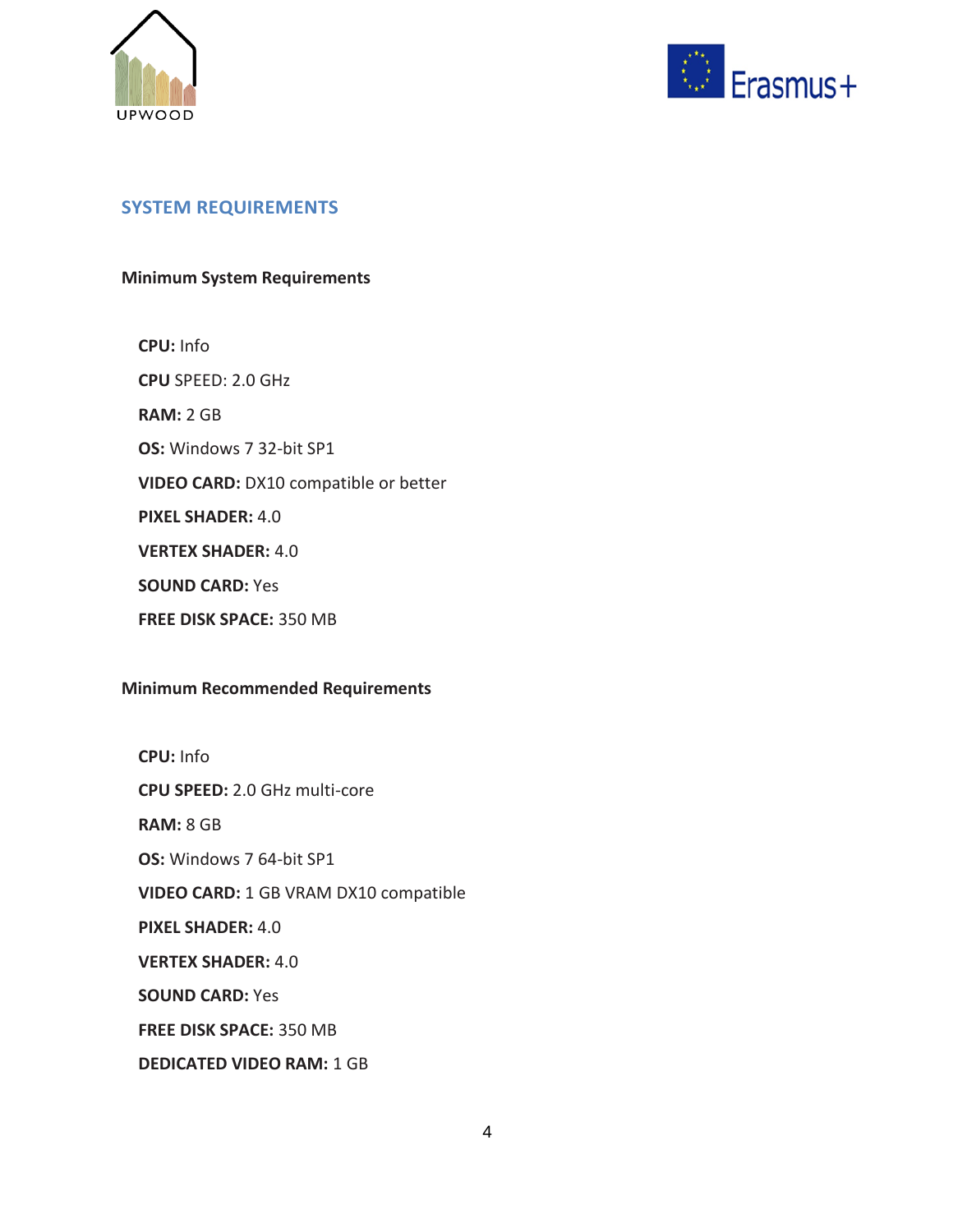<span id="page-4-0"></span>



# **HOW TO PLAY THE GAME**

- 1. Start your computer
- 2. Open your browser
- 3. Click on the following link: <https://www.upwoodproject.eu/>
- 4. Enter UPWOOD website
- 5. Go to the Training Game from the main deliverables section
- 6. Download and unzip. the folder
- <span id="page-4-1"></span>7. Double click on the Chrome HTML Document (story.html5) file
- 8. Play the UPWOOD Training Game.

## **UPWOOD GAME LOGO**

<span id="page-4-2"></span>

# **FOR THE TRAINERS/LEARNERS**

Finding your way with the UPWOOD Game…

Busy professionals and employees, such as construction workers, often perceive conventional training procedures as time consuming and tiring. Gaming can overcome such perceptions, because it offers unique structures that serve as ice-breakers and provide innovativeness and diversity in the learning procedure.

Learning materials appear more entertaining to learners, since games offer a platform for the exercise of the creative behaviour and divergent thinking. Essentially, game-based learning can be more efficient compared to other "traditional" learning environments, because it does not seem to be packed with an immense amount of content that often proves to be inapproachable to students.

To this end, the UPWOOD Training Game emphasizes on the construction of scenarios that simulate real-world problems and offer learners the opportunity to face real world challenges that can be dealt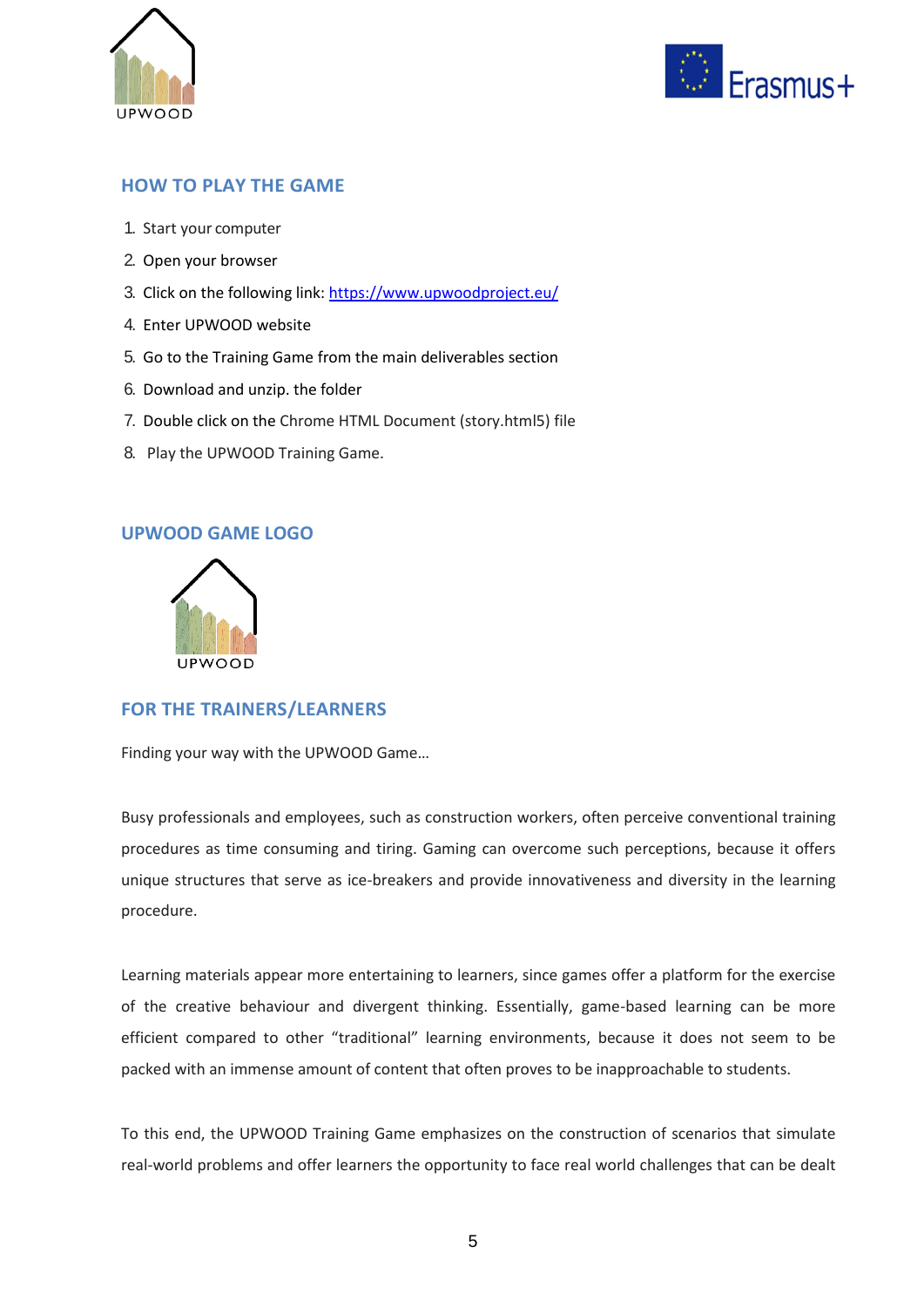



with in a risk-free environment. The Game enables the player to enter "fantasy" worlds, created though with real case scenarios.

Engaging in competitive real-world problem solving in a fantasy world is really important to learners who participate in VET programs, because practical concerns and solutions are much more valuable to them than the accumulation of a large amount of information. Hence, game-based learning can be an ideal teaching methodology for VET; game-based learning in vocational education and training usually takes the form of entertaining online or offline games that involve some degree of simulation.

## <span id="page-5-0"></span>**THE GAME SCREEN**

Let's go over the symbols that are permanently fixed on all game screens first.

Along the lower edge of the monitor is the menu bar. This will help you to proceed to each story game.

At far left is the UPWOOD project's logo.

<span id="page-5-1"></span>On the right bottom there is in certain cases, usually in the beginning of the game, the indicators previous/next or submit.

# **THE GAME CHARACTERS AND STORY**

#### **1 st Story:**

A landowner intends to build a house of wood, so she turns to a builder. While the builder is experienced in construction, both he and the landowner have no experience with wood as a building material. Together they go to different experts to learn about wood properties and limitations. The player needs to justify various wood applications in construction, choose the most appropriate wood type/component in given circumstances and consider the possibilities of improving the properties of wood in constructions.

### **2 nd Story:**

Aki owns a log house built in the 1990s. The façade needs to be renovated as its exterior cladding panels and surface paint has worn over time. Aki is familiar with working with wood, so he decided to buy supplies from a local timber store and renovate facades with his friend, Risto.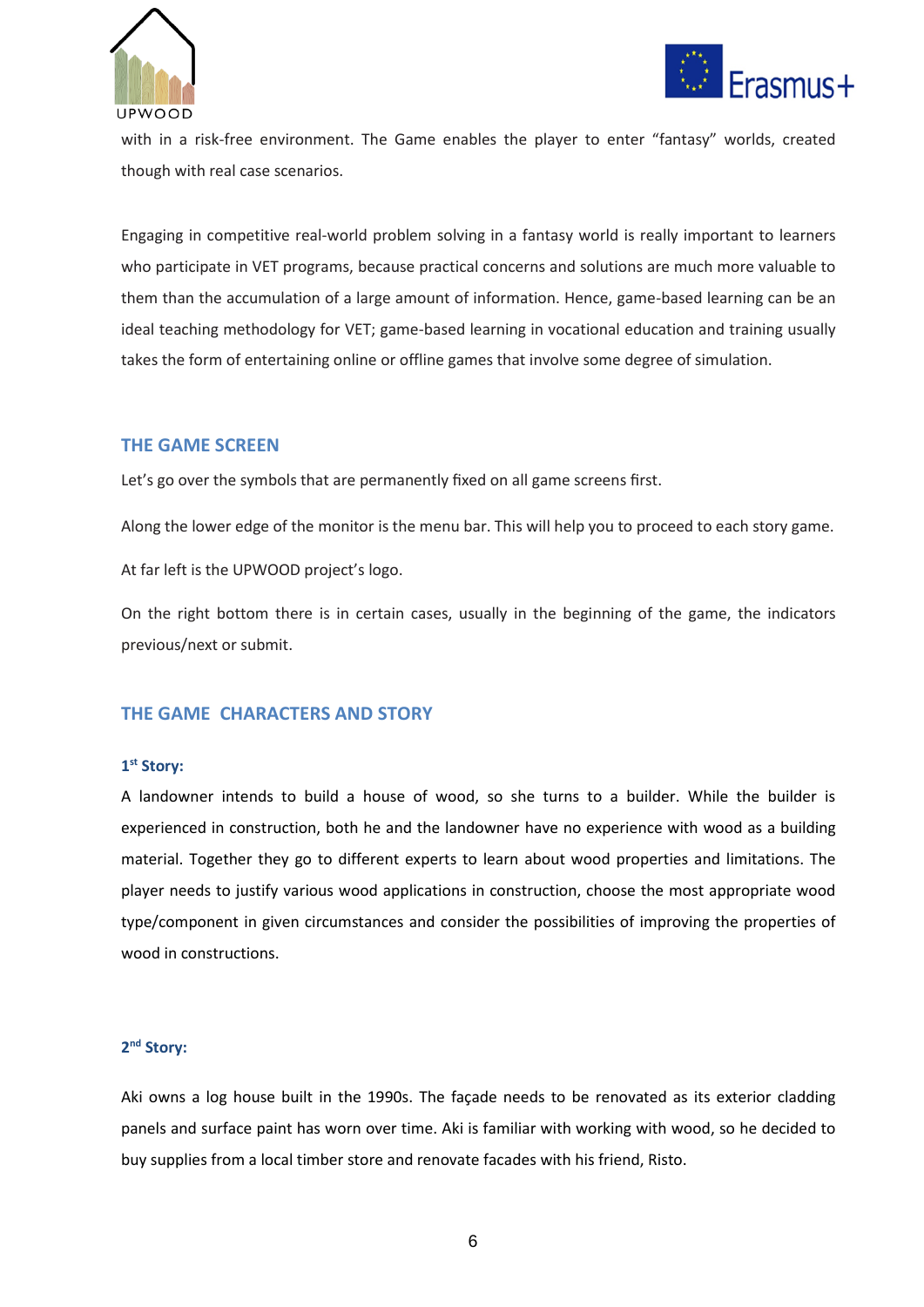



#### **3 rd Story:**

Steve is a construction worker recently sent to a new project at the construction site where he is currently located. Steve is working together with a team of other construction workers. It is important to the foreman Tim that his co-workers gain insights into important tasks on site, so that they learn to work independently and behave responsibly. At this morning meeting, foreman Tim informs the construction team about the delivery time of expected wood elements by 9:00 a.m. As Tim has an important meeting with the building contractor at the same time, he requires some help with the delivery arrival. Therefore, Steve and his colleague Peter are asked to represent Tim's management responsibilities for the duration of two hours.

#### **4 th Story:**

<span id="page-6-0"></span>There is an old apartment in need of a renovation. The owner is aware of the poor insulation and wants to fix all the thermal bridges that can be improved in the property. The installations need to be updated too. The head of the works will help to choose the best options available. The player needs to choose between the different options given considering the aspects required by the material mentioned or the constructive solution adopted.

#### **TROUBLESHOOTING**

The following problem descriptions should help you if UPWOOD does not run properly on your system.

Before you start, please make sure your computer meets the required minimum configuration in the System Requirements section. In many cases outdated technology or faulty or not-updated drivers are the cause of program errors.

<span id="page-6-1"></span>Should you encounter problems with the sound or graphics, please ensure you have the most recent drivers installed. Please check with the hardware manufacturer's website for your graphics and sound card to ensure you have the most up to date drivers.

#### **SUPPORT**

It is impossible for any company to test every possible PC configuration. Occasionally there could be a